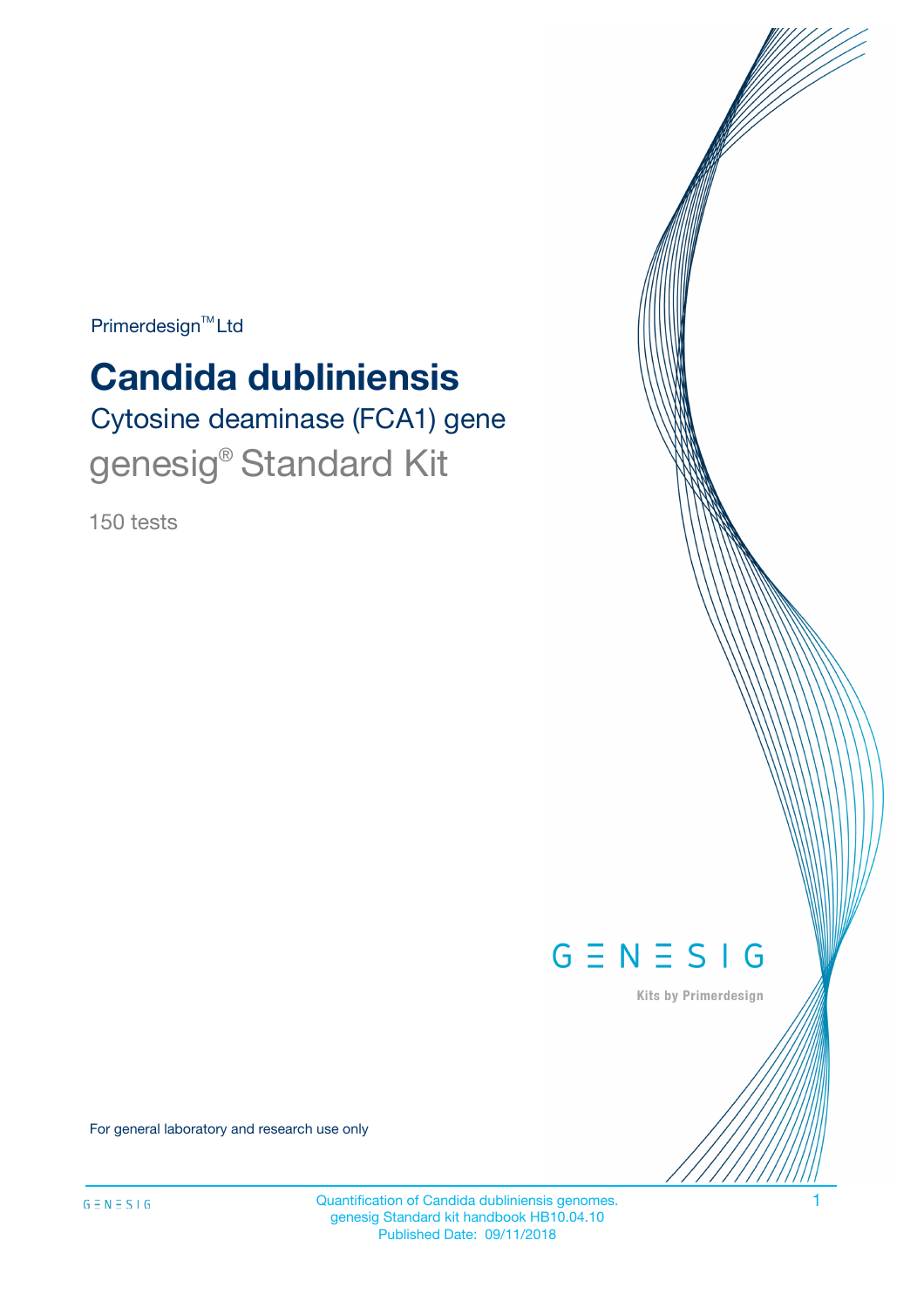# Introduction to Candida dubliniensis

Candida dubliniensis is a pathogenic yeast species (family Saccharomycetaceae).

C.dubliniensis is found around the world and is associated with oral carriage and oropharyngeal infections in mostly HIV and AIDS patients, other immunocompromised individuals are infected less frequently. It is uncommon for it to be found in the oral flora of a healthy individual (unlike other Candida species).

C.dubliniensis has a 14.6 Mb diploid genome with a complex karyotype comprising 10 haploid and 3 diploid chromosomes. Compared to C.albicans it has a number of chromosome translocations.

Epidemiological studies have suggested that C.dubliniensis is less pathogenic than C.albicans however the reason is not fully understood, this is mainly because the two species express very similar virulence factors. C.dubliniensis and C.albicans both produce hyphae however they may differ in their induction mechanism, and conditions. C.albicans is more tolerant to changes in its environment, eg temperature changes, and NaCl concentration. This may confer a competitive advantage when colonising and causing infections.

In general C.dubliniensis is vulnerable to common antifungal treatments, the exception to this is being a lower susceptibility azoles – resistance is primarily due to overexpression of the major facilitator efflux pump Mdr1p.

Due to phenotypic the similarities between C.dubliniensis and C.albicans it can be difficult to distinguish between the species – real time PCR can be used to quickly and accurately detect C.dubliniensis.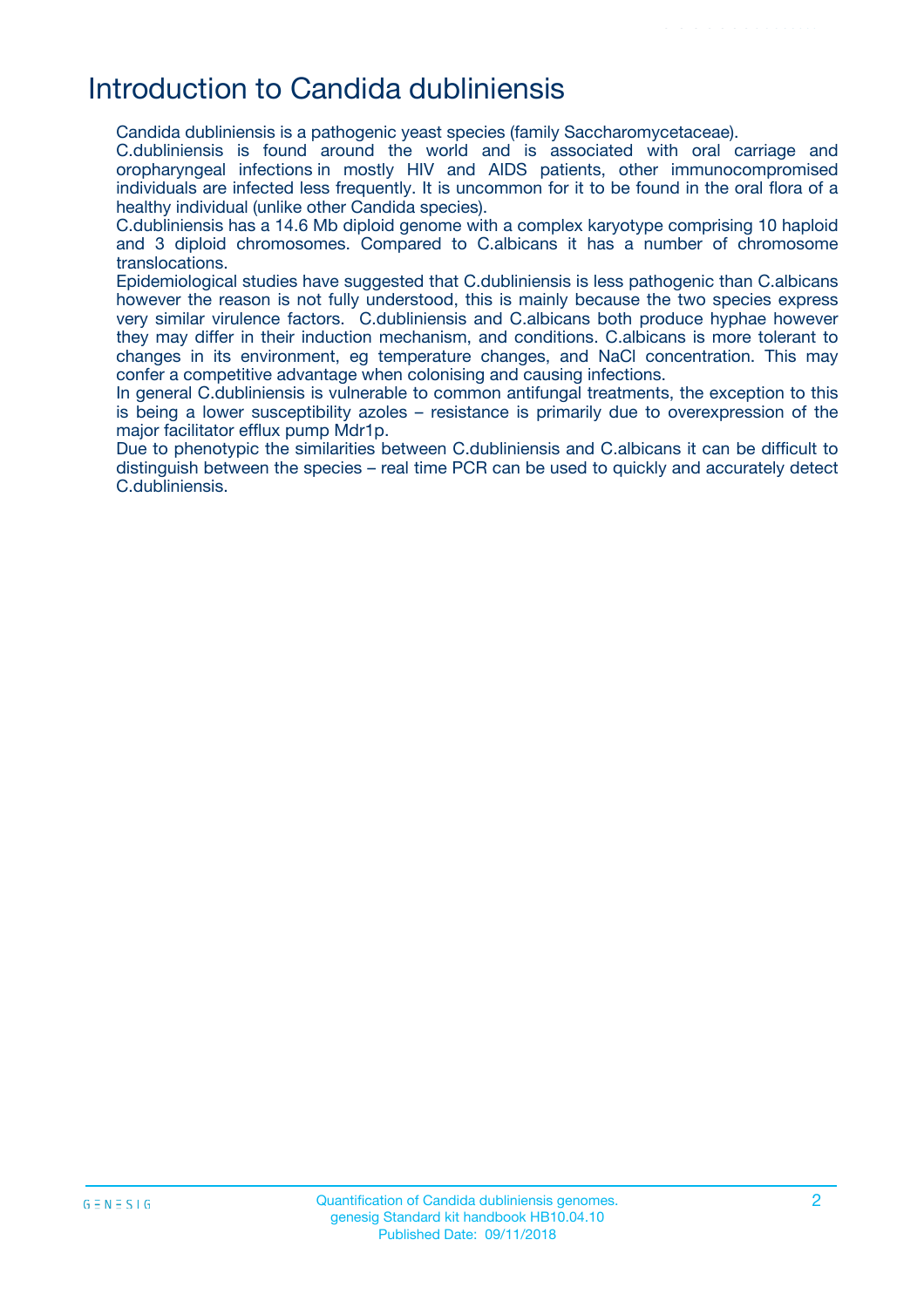

The Primerdesign genesig Kit for Candida dubliniensis (C.dubliniensis) genomes is designed for the in vitro quantification of C.dubliniensis genomes. The kit is designed to have a broad detection profile. Specifically, the primers represent 100% homology with over 95% of the NCBI database reference sequences available at the time of design.

The dynamics of genetic variation means that new sequence information may become available after the initial design. Primerdesign periodically reviews the detection profiles of our kits and when required releases new versions.

If you require further information, or have a specific question about the detection profile of this kit then please send an e.mail to enquiry@primerdesign.co.uk and our bioinformatics team will answer your question.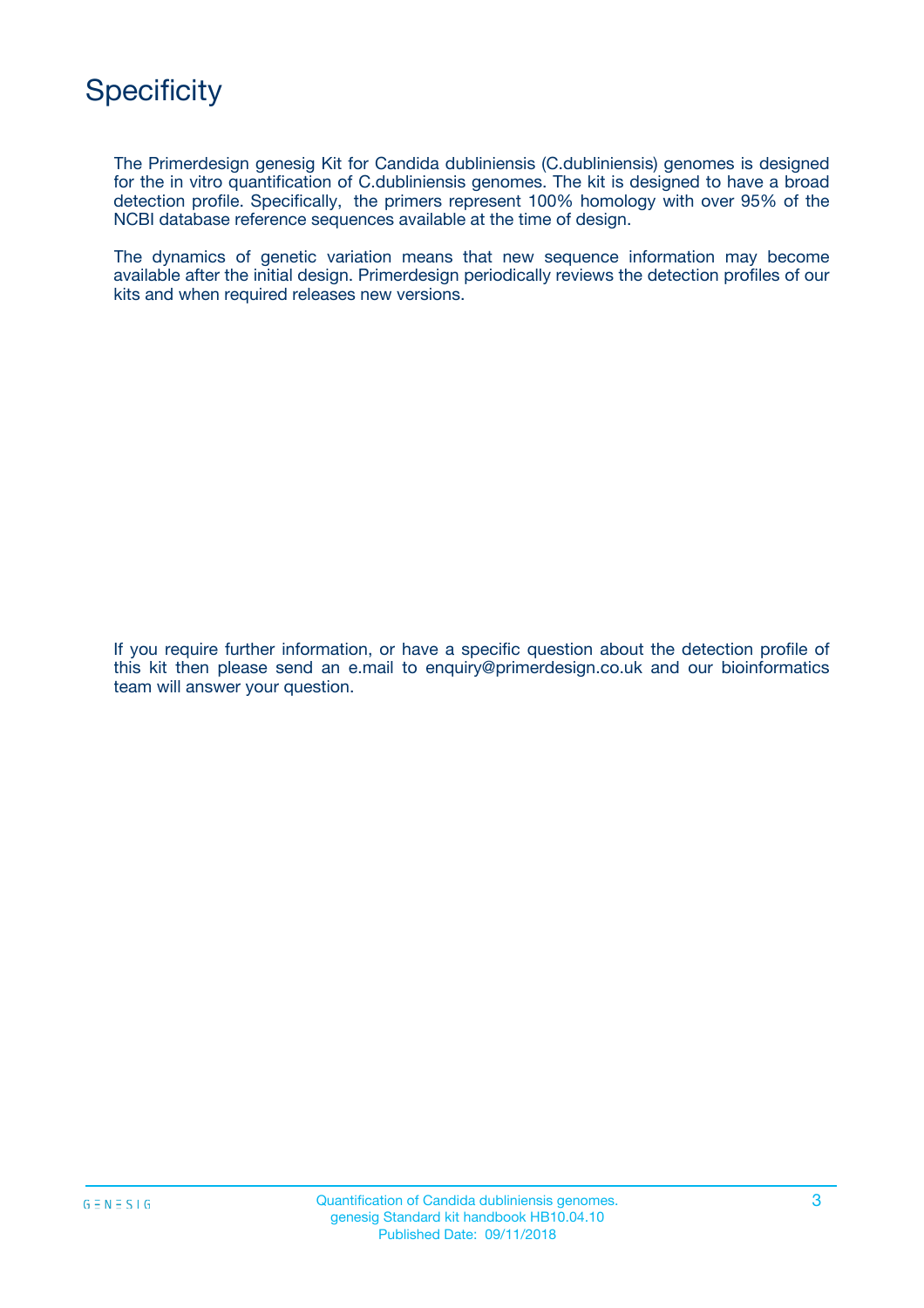# Kit contents

- **C.dubliniensis specific primer/probe mix (150 reactions BROWN)** FAM labelled
- **C.dubliniensis positive control template (for Standard curve RED)**
- **RNase/DNase free water (WHITE)** for resuspension of primer/probe mixes
- **Template preparation buffer (YELLOW)** for resuspension of positive control template and standard curve preparation

# Reagents and equipment to be supplied by the user

#### **Real-time PCR Instrument**

#### **Extraction kit**

This kit is recommended for use with genesig Easy DNA/RNA extraction kit. However, it is designed to work well with all processes that yield high quality RNA and DNA with minimal PCR inhibitors.

#### **oasig**TM **lyophilised or Precision**®**PLUS 2X qPCR Master Mix**

This kit is intended for use with oasig or PrecisionPLUS2X qPCR Master Mix.

**Pipettors and Tips**

**Vortex and centrifuge**

**Thin walled 1.5 ml PCR reaction tubes**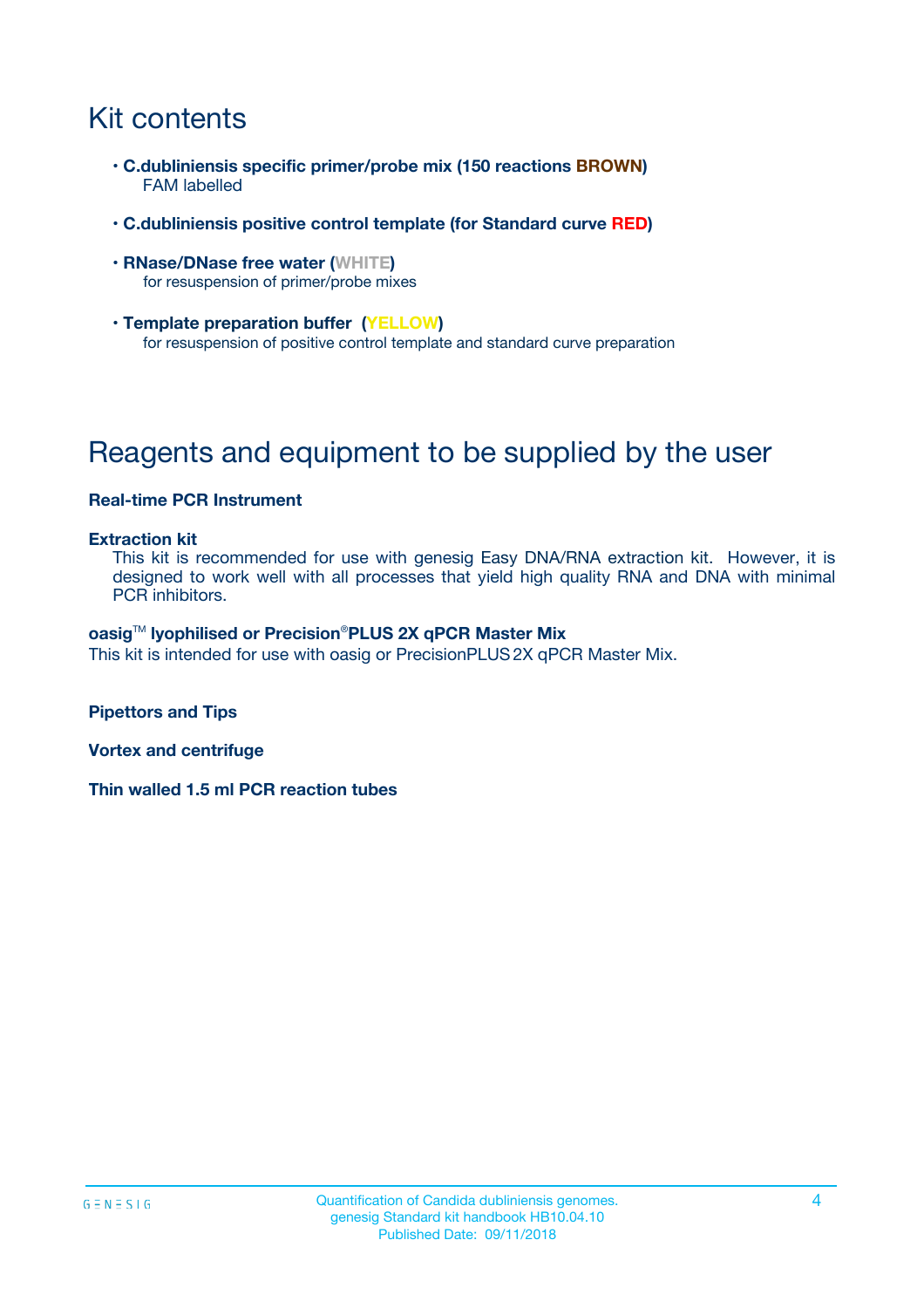### Kit storage and stability

This kit is stable at room temperature but should be stored at -20ºC on arrival. Once the lyophilised components have been resuspended they should not be exposed to temperatures above -20°C for longer than 30 minutes at a time and unnecessary repeated freeze/thawing should be avoided. The kit is stable for six months from the date of resuspension under these circumstances.

If a standard curve dilution series is prepared this can be stored frozen for an extended period. If you see any degradation in this serial dilution a fresh standard curve can be prepared from the positive control.

Primerdesign does not recommend using the kit after the expiry date stated on the pack.

### Suitable sample material

All kinds of sample material suited for PCR amplification can be used. Please ensure the samples are suitable in terms of purity, concentration, and DNA integrity. Always run at least one negative control with the samples. To prepare a negative-control, replace the template DNA sample with RNase/DNase free water.

### Dynamic range of test

Under optimal PCR conditions genesig C.dubliniensis detection kits have very high priming efficiencies of >95% and can detect less than 100 copies of target template.

### Notices and disclaimers

This product is developed, designed and sold for research purposes only. It is not intended for human diagnostic or drug purposes or to be administered to humans unless clearly expressed for that purpose by the Food and Drug Administration in the USA or the appropriate regulatory authorities in the country of use. During the warranty period Primerdesign genesig detection kits allow precise and reproducible data recovery combined with excellent sensitivity. For data obtained by violation to the general GLP guidelines and the manufacturer's recommendations the right to claim under guarantee is expired. PCR is a proprietary technology covered by several US and foreign patents. These patents are owned by Roche Molecular Systems Inc. and have been sub-licensed by PE Corporation in certain fields. Depending on your specific application you may need a license from Roche or PE to practice PCR. Additional information on purchasing licenses to practice the PCR process may be obtained by contacting the Director of Licensing at Roche Molecular Systems, 1145 Atlantic Avenue, Alameda, CA 94501 or Applied Biosystems business group of the Applera Corporation, 850 Lincoln Centre Drive, Foster City, CA 94404. In addition, the 5' nuclease assay and other homogeneous amplification methods used in connection with the PCR process may be covered by U.S. Patents 5,210,015 and 5,487,972, owned by Roche Molecular Systems, Inc, and by U.S. Patent 5,538,848, owned by The Perkin-Elmer Corporation.

### Trademarks

Primerdesign™ is a trademark of Primerdesign Ltd.

genesig $^\circledR$  is a registered trademark of Primerdesign Ltd.

The PCR process is covered by US Patents 4,683,195, and 4,683,202 and foreign equivalents owned by Hoffmann-La Roche AG. BI, ABI PRISM® GeneAmp® and MicroAmp® are registered trademarks of the Applera Genomics (Applied Biosystems Corporation). BIOMEK® is a registered trademark of Beckman Instruments, Inc.; iCycler™ is a registered trademark of Bio-Rad Laboratories, Rotor-Gene is a trademark of Corbett Research. LightCycler™ is a registered trademark of the Idaho Technology Inc. GeneAmp®, TaqMan® and AmpliTaqGold® are registered trademarks of Roche Molecular Systems, Inc., The purchase of the Primerdesign reagents cannot be construed as an authorization or implicit license to practice PCR under any patents held by Hoffmann-LaRoche Inc.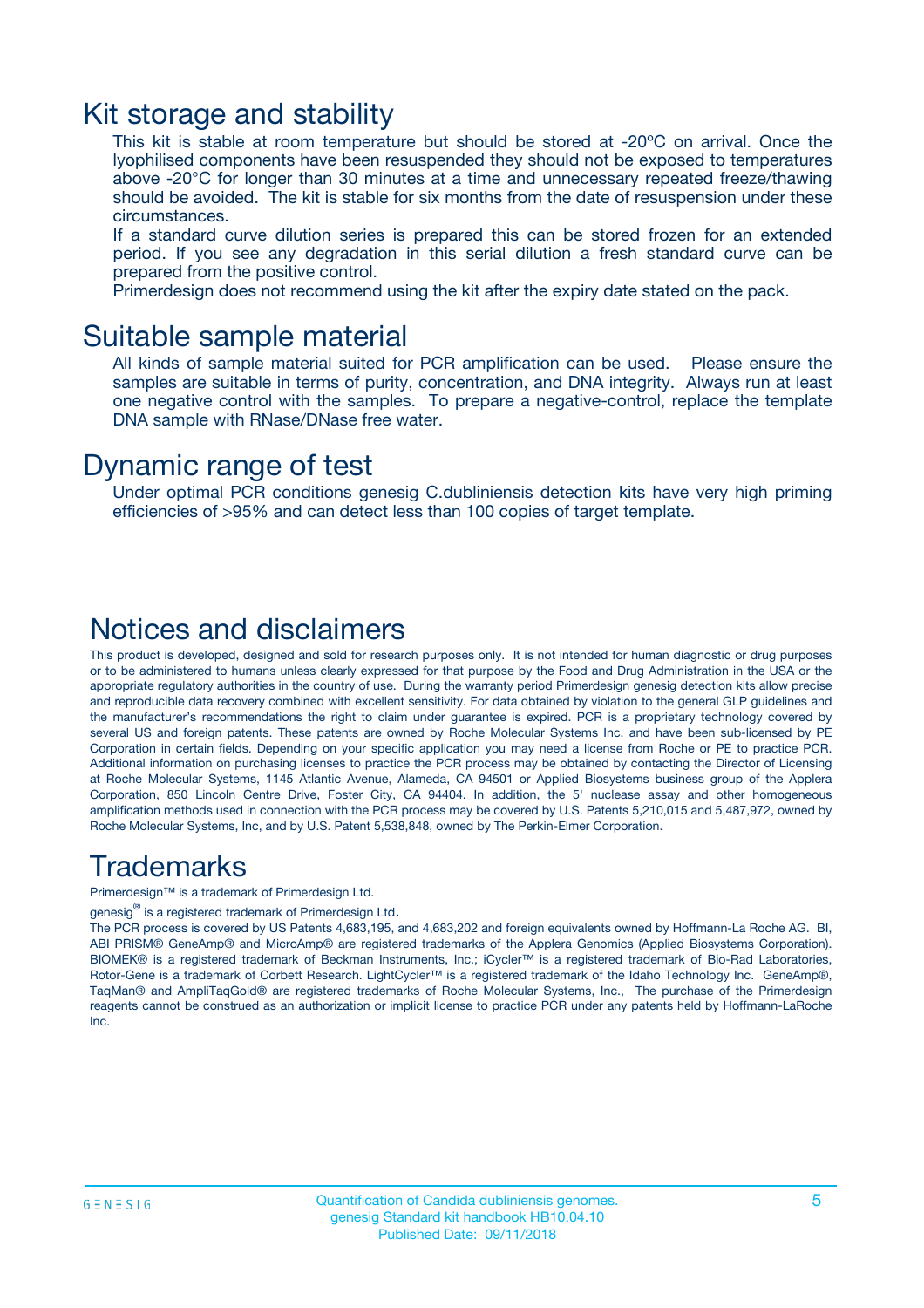# Principles of the test

#### **Real-time PCR**

A C.dubliniensis specific primer and probe mix is provided and this can be detected through the FAM channel.

The primer and probe mix provided exploits the so-called TaqMan® principle. During PCR amplification, forward and reverse primers hybridize to the C.dubliniensis DNA. A fluorogenic probe is included in the same reaction mixture which consists of a DNA probe labeled with a 5`-dye and a 3`-quencher. During PCR amplification, the probe is cleaved and the reporter dye and quencher are separated. The resulting increase in fluorescence can be detected on a range of qPCR platforms.

#### **Positive control**

For copy number determination and as a positive control for the PCR set up, the kit contains a positive control template. This can be used to generate a standard curve of C.dubliniensis copy number / Cq value. Alternatively the positive control can be used at a single dilution where full quantitative analysis of the samples is not required. Each time the kit is used, at least one positive control reaction must be included in the run. A positive result indicates that the primers and probes for detecting the target C.dubliniensis gene worked properly in that particular experimental scenario. If a negative result is obtained the test results are invalid and must be repeated. Care should be taken to ensure that the positive control does not contaminate any other kit component which would lead to false-positive results. This can be achieved by handling this component in a Post PCR environment. Care should also be taken to avoid cross-contamination of other samples when adding the positive control to the run. This can be avoided by sealing all other samples and negative controls before pipetting the positive control into the positive control well.

#### **Negative control**

To validate any positive findings a negative control reaction should be included every time the kit is used. For this reaction the RNase/DNase free water should be used instead of template. A negative result indicates that the reagents have not become contaminated while setting up the run.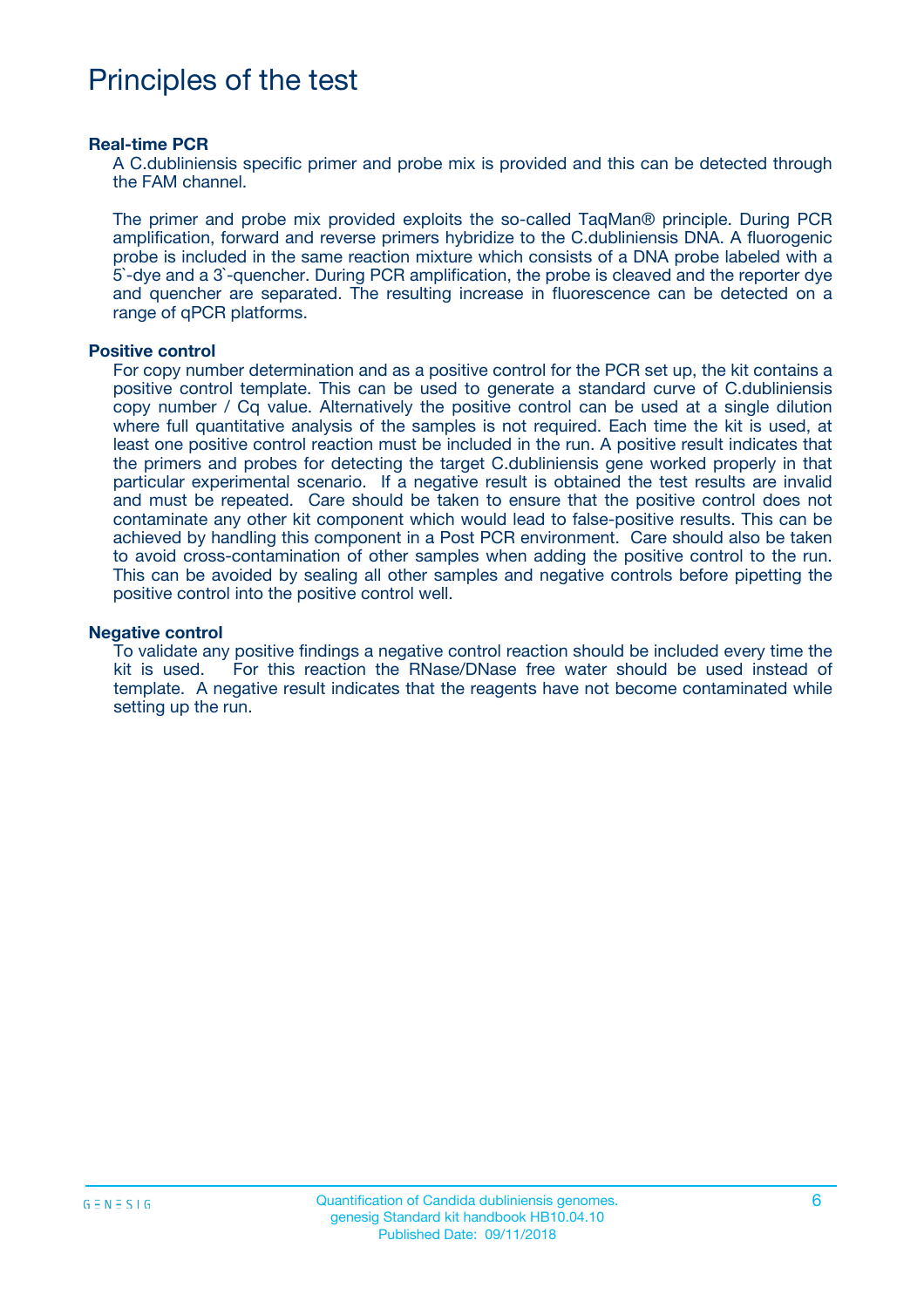### Resuspension protocol

To minimize the risk of contamination with foreign DNA, we recommend that all pipetting be performed in a PCR clean environment. Ideally this would be a designated PCR lab or PCR cabinet. Filter tips are recommended for all pipetting steps.

#### **1. Pulse-spin each tube in a centrifuge before opening.**

This will ensure lyophilised primer and probe mix is in the base of the tube and is not spilt upon opening the tube.

**2. Resuspend the kit components in the RNase/DNase free water supplied, according to the table below.**

To ensure complete resuspension, vortex each tube thoroughly.

| Component - resuspend in water          | <b>Nolume</b> |
|-----------------------------------------|---------------|
| <b>Pre-PCR pack</b>                     |               |
| C.dubliniensis primer/probe mix (BROWN) | 165 ul        |

### **3. Resuspend the positive control template in the template preparation buffer supplied, according to the table below:**

To ensure complete resuspension, vortex the tube thoroughly.

| Component - resuspend in template preparation buffer |        |  |
|------------------------------------------------------|--------|--|
| <b>Post-PCR heat-sealed foil</b>                     |        |  |
| C.dubliniensis Positive Control Template (RED) *     | 500 µl |  |

\* This component contains high copy number template and is a VERY significant contamination risk. It must be opened and handled in a separate laboratory environment, away from the other components.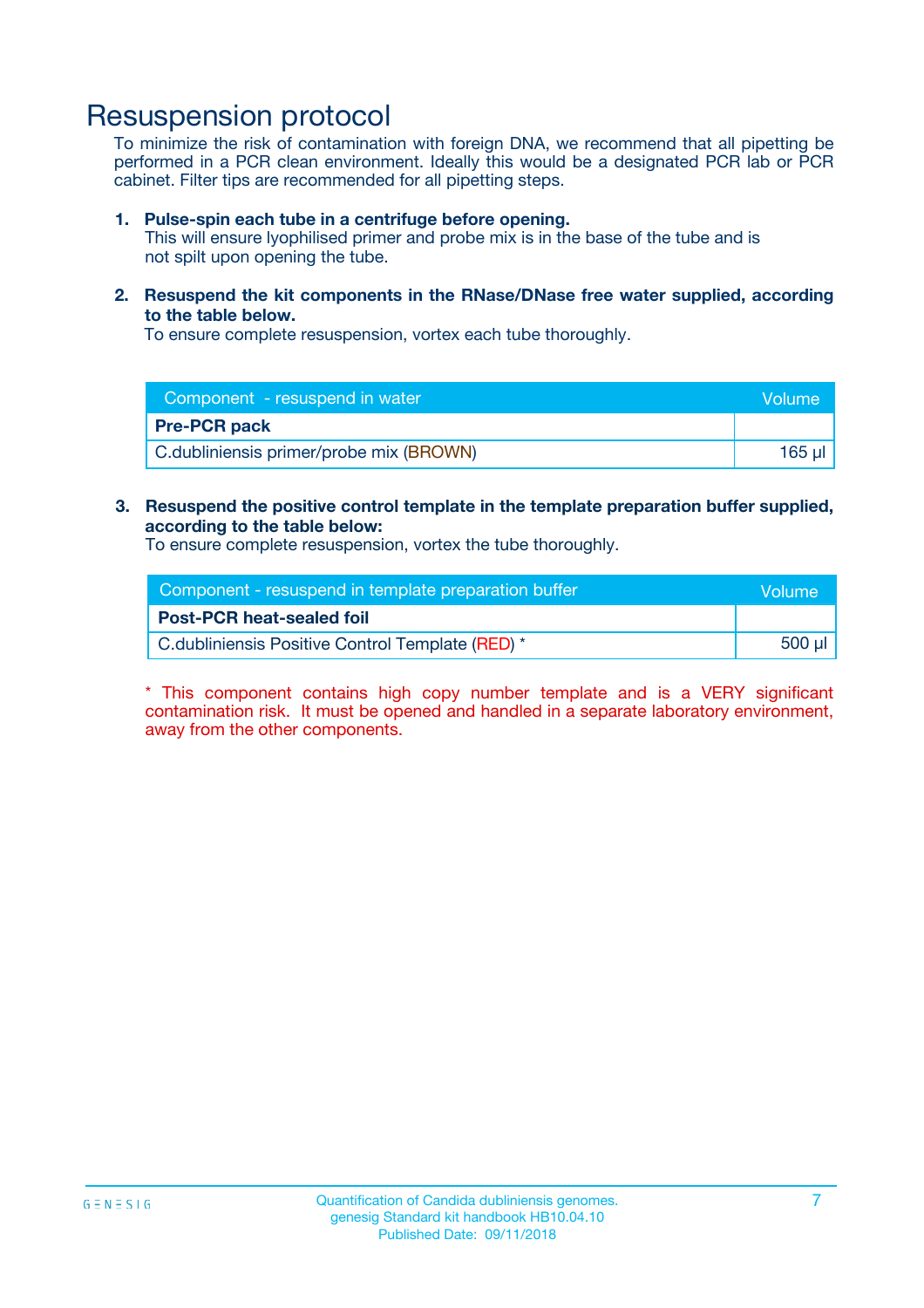# qPCR detection protocol

**1. For each DNA sample prepare a reaction mix according to the table below:** Include sufficient reactions for positive and negative controls.

| Component                                 | Volume     |
|-------------------------------------------|------------|
| oasig or PrecisionPLUS 2X qPCR Master Mix | 10 $\mu$   |
| C.dubliniensis primer/probe mix (BROWN)   | 1 $\mu$    |
| <b>RNase/DNase free water (WHITE)</b>     | $4 \mu$    |
| <b>Final Volume</b>                       | $15$ $\mu$ |

- **2. Pipette 15µl of this mix into each well according to your qPCR experimental plate set up.**
- **3. Prepare DNA templates for each of your samples.**
- **4. Pipette 5µl of DNA template into each well, according to your experimental plate set up.**

For negative control wells use 5µl of RNase/DNase free water. The final volume in each well is 20µl.

**5. If a standard curve is included for quantitative analysis, prepare a reaction mix according to the table below:**

| Component                                 | Volume  |
|-------------------------------------------|---------|
| oasig or PrecisionPLUS 2X qPCR Master Mix | 10 µl   |
| C.dubliniensis primer/probe mix (BROWN)   | 1 µI    |
| <b>RNase/DNase free water (WHITE)</b>     | $4 \mu$ |
| <b>Final Volume</b>                       | 15 µl   |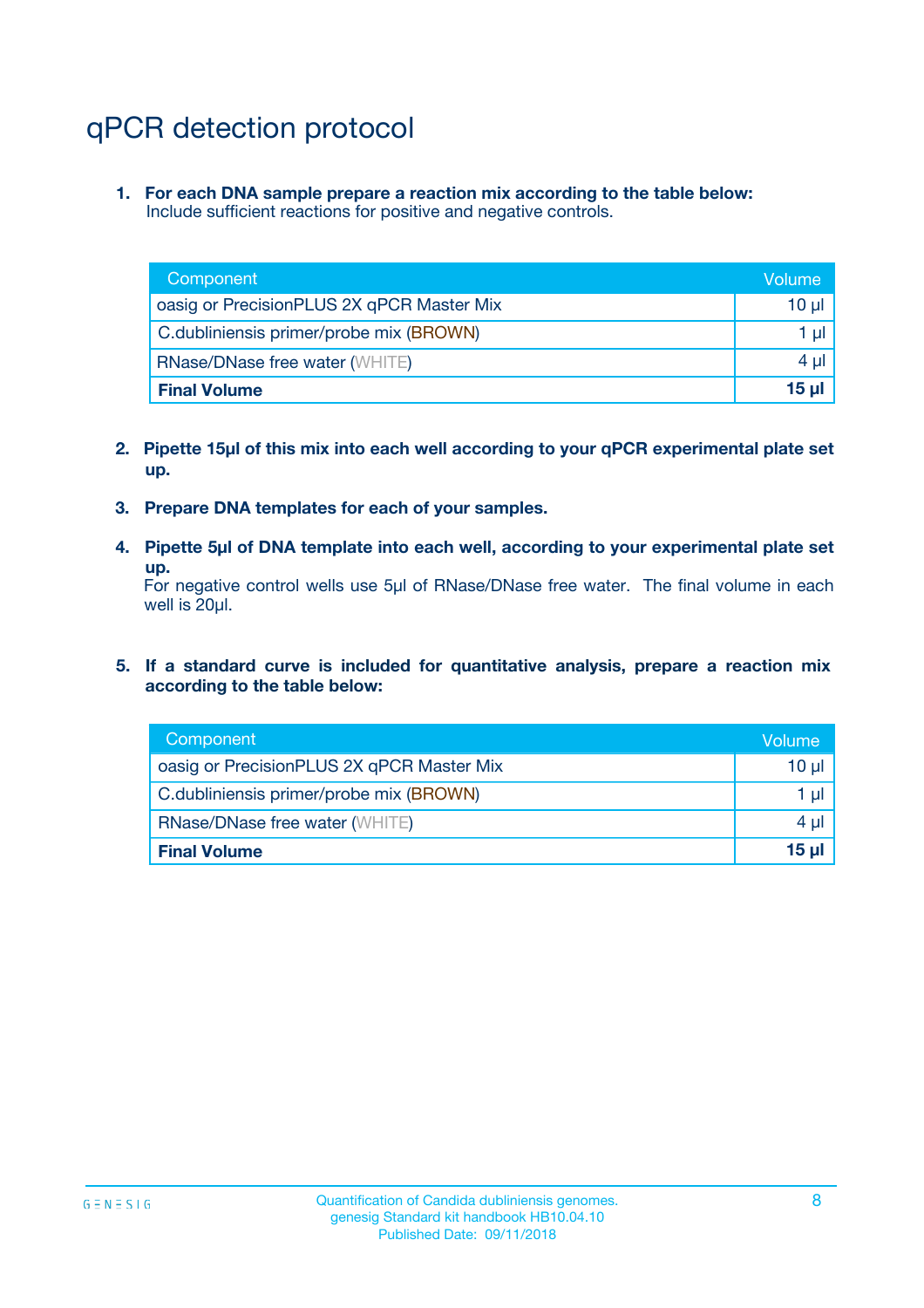### **6. Preparation of a standard curve dilution series.**

- 1) Pipette 90µl of template preparation buffer into 5 tubes and label 2-6
- 2) Pipette 10µl of Positive Control Template (RED) into tube 2
- 3) Vortex thoroughly
- 4) Change pipette tip and pipette 10µl from tube 2 into tube 3
- 5) Vortex thoroughly

Repeat steps 4 and 5 to complete the dilution series

| <b>Standard Curve</b>         | <b>Copy Number</b>     |
|-------------------------------|------------------------|
| Tube 1 Positive control (RED) | $2 \times 10^5$ per µl |
| Tube 2                        | $2 \times 10^4$ per µl |
| Tube 3                        | $2 \times 10^3$ per µl |
| Tube 4                        | $2 \times 10^2$ per µl |
| Tube 5                        | 20 per µl              |
| Tube 6                        | 2 per ul               |

7. Pipette 5µl of standard template into each well for the standard curve according to your experimental plate set up.

The final volume in each well is 20µl.

# qPCR amplification protocol

Amplification conditions using oasig or PrecisionPLUS2X qPCR Master Mix.

|             | <b>Step</b>       | <b>Time</b>     | Temp    |
|-------------|-------------------|-----------------|---------|
|             | Enzyme activation | 2 min           | 95 °C   |
| Cycling x50 | Denaturation      | 10 <sub>s</sub> | 95 $°C$ |
|             | DATA COLLECTION * | 60 s            | 60 °C   |

\* Fluorogenic data should be collected during this step through the FAM channel